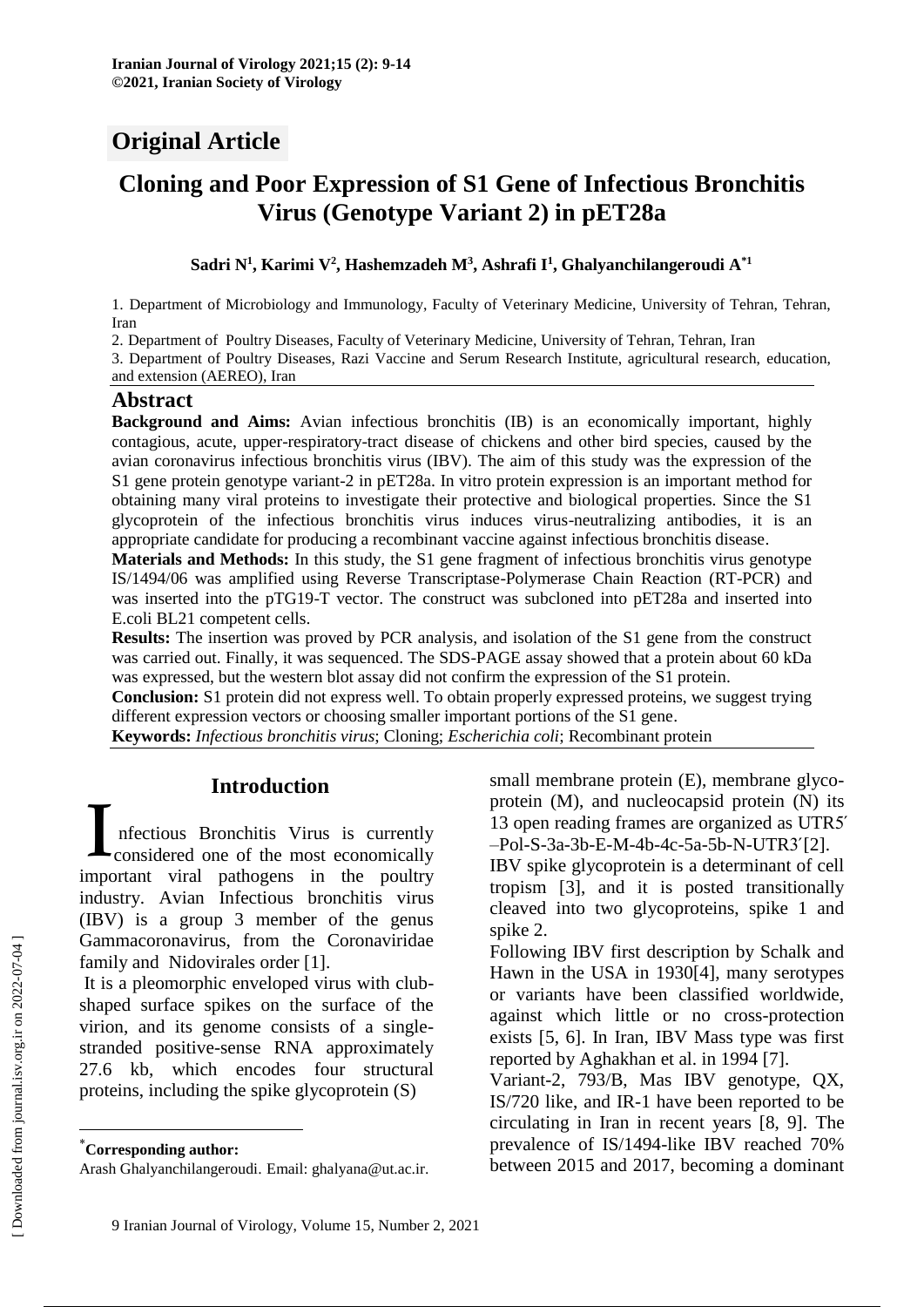IBV genotype in Iran [10]. This study was conducted to provide a recombinant protein in the expression vector pET28a, which could be used to generate new vaccines.

# **Methods**

Bacterial strain and virus: Escherichia coli stains Top 10 F' and BL21 (DE3) were obtained from Pasteur Institute and were cultured in Luria-Bertani agar. Virus genotype variant 2 of IBV was isolated from broiler flocks in Iran and ten times propagated in specific pathogen-free (SPF) eggs.

Viral RNA extraction: According to the manufacturer's protocol, RNA was extracted from allantoic fluid with the CinnaPure RNA Extraction Kit (SinaClon, Iran). The extracted RNA was stored at -70 °C.

Primer design: The primers were designed by primer 3 program (Forward: 5' GAATTCT TGGTGAAGTTCACTGTTTATAGTG 3' and Reverse: 5' CTTACGTCGTGTACGTGTAC 3') and were used for amplification of the fulllength S1 glycoprotein gene.

Both primers were designed for two specific restriction endonuclease enzyme sites based on the expression vector cloning site.

cDNA synthesis: For cDNA synthesis, 1µL (0.2 µg) of random hexamer primer (SinaClon, Iran) was added to 10 µL of extracted RNA, and the mixture was incubated at 65°C for 5 minute and 5°C for 1 minute. 11 µL of a master mix containing 2.25 µL of DEPCtreated water (SinaClon, Iran), 2 µL of dNTP mix (SinaClon, Iran), 0.25 µL of RiboLock RNase Inhibitor (Thermo Fisher Scientific, USA), 0.5 µL of Revert Aid Reverse Transcriptase (Thermo Fisher Scientific, USA), and 4 µL of 5X RT reaction buffer were added to each tube, resulting in a final volume of  $20 \mu L$ . The mixture was then incubated at 25 °C for 5 minutes, 42 °C for 1 hour, and 95 °C for 5 minutes. The cDNA was stored at -20 °C.

Amplification of the complete S1 gene: The RT-PCR was performed in Gradient Thermal Cycler with 3 µL of cDNA as the template in a total 20 µL volume of a reaction containing 1 µL of each primer and 2 µL DNase free water, and 13 µL of Taq DNA Polymerase Master

Mix (Ampliqon, Denmark). The reaction was carried out at 95 °C for 4 min followed by 35 cycles of 95 °C for 1 min, 47 °C for 1min, and 72 °C for 1 min; the last step was performed at  $72^{\circ}$ C for 7 min.

Insertion of complete S1 gene into the pTG10- T vector: The PCR product of the S1 gene was primarily cloned into cloning pTG19-T vector by TA cloning system according to the manufacturer's protocol of the kit (SinaClon, Iran) .

Transformation of E.coli Top 10Fˈ cells and confirmation of insertion: The cloned pTG19-T vectors were transformed into Escherichia coli Top 10Fˈ competent cells. The transformation was confirmed with PCR using forward and reverse primers of the S1 gene to test the insert's existence and approximate size.

S1 gene ligation to pET-28a expression vector and transformation of BL21 competent cells: The pTG19-T cloned vectors were extracted from positive E.coli Top 10Fˈ cells using the AccuPrep® Plasmid Extraction Kit (Bioneer, South Korea) and digested with EcoRI (Fermentas) and HindIII (Fermentas) restriction enzymes. DNA fragments were separated with electrophoresis on 1% agarose gel.

The DNA band with an approximate size was excised from the gel and purified using the AccuPrep® Gel Purification Kit (Bioneer, South Korea). Subsequently, the expression vector pET28a was digested with the same restriction enzymes and purified with AccuPrep® PCR Purification Kit (Bioneer, South Korea). The concentration of purified inserted S1 gene and digested pET28a were measured by Eppendorf nanodrop.

After mixing in a 3:1 molecular ratio, the purified products were ligated by T4 DNA ligase (Fermentas) and subsequently transformed into competent E.coli BL21 cells. To confirm the integrity of the inserted S1 gene, we performed a direct colony PCR and extracted the recom-binant plasmid pET28a-S1; and it was digested with restriction enzymes, and results were observed 1% agarose gel.

SDS-PAGE analysis: The BL21 strain containing the recombinant plasmid was grown overnight with shaking at 37 °C. The overnight bacterial cultures were diluted in a scale of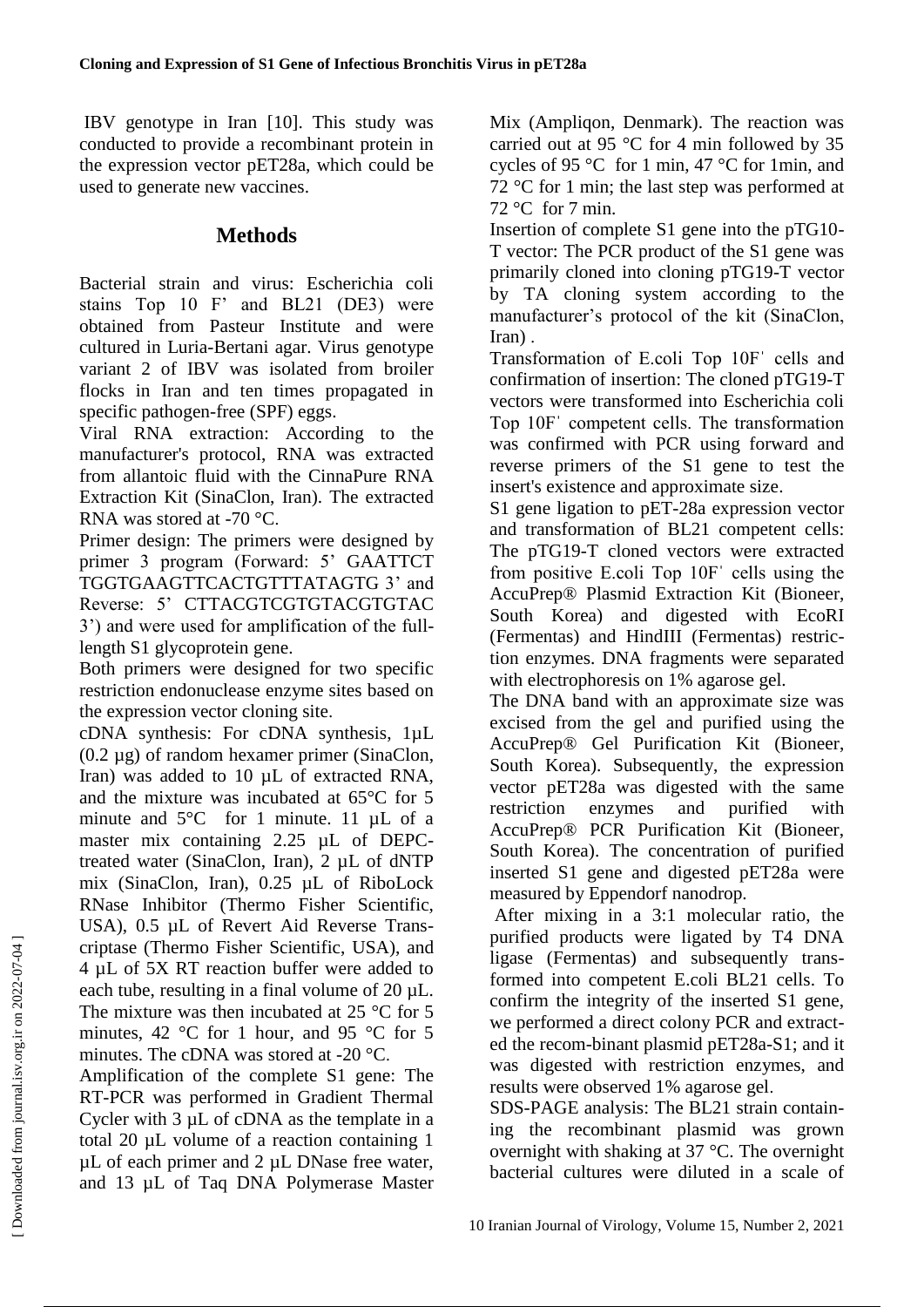1:50 with fresh LB media and incubated at 37 °C with shaking to reach 0.5 optical density. After that, the production of S1 protein was induced with 1M IPTG and was incubated for a further 20- 22 hours. The cells were collected with centrifugation and examined by SDS-PAGE.

Western blot analysis: SDS-PAGE was used to separate expressed proteins. After that, they were transferred onto PVDF western blotting membrane at 15V for overnight. They were then blocked for 120 min with 4% skimmed milk at 37 °C and then washed with Tris-Buffered Saline (TBS) three times. After that, they were incubated with 570 µL Poly-His antibody conjugated with HRP (diluted 1:1000 in TBST containing ??% 17 mL skim milk) for 60 min at 37 °C. The membrane was washed with TBS three times, and then S1 Proteins were visualized with 3, 3'- Diaminobenzidine (DAB).

### **Results**

The S1 gene of IBV genotype variant 2 was successfully amplified by RT-PCR using designed primers. Analysis of RT-PCR product on 1% agarose gel determined a sharp band with an approximate size of 1600-bp (Fig. 1).



**Fig. 1.** RT-PCR amplification of S1 gene. M: 1kb DNA marker, lane 1: negative control, lane 2: S1 gene positive sample.

Purified PCR products were then TA cloned into the pTG19-T vector, and the recombinant plasmids were amplified in competent E. coli strain Top10F'. Colony PCR was carried out on the recombinant clones and confirmed the existence and correct size of the inserted S1 gene (Fig. 2).

м  $1.6$  kb  $1.5kb$ 1kb

**Fig. 2.** Colony PCR of transformed S1 gene in pET28a vector with s1 and T7 primers. Lane M: marker 1kb, lanes 1, 2, 3, 4: amplified S1 gene.

The extracted recombinant constructs were digested with restriction enzymes EcoRI and HindIII. The digested product consists of two DNA fragments of about 3000 and 1600-bp relating to the linearized vector and the insert, respectively. The inserted S1 gene extracted from the agarose gel was subcloned into the pET28a expression vector. Recombinant plasmids were extracted from E.coli strain BL21. PCR amplification of recombinant plasmid with S1 primers and its digestion with EcoRI and HindIII were used to confirm the inserted S1 gene's size. Results acquired from digestion and colony PCR confirmed the cloning of the S1 gene (Fig. 2 and 3). Recombinant expression vector pET28a-S1 was detected by adding 1M IPTG to collect recombinant S1 protein at different times ranging from 0, 4, 8, 12, and 22h. After IPTG inoculation, the results showed that a protein of 60 kDa was expressed 22h after addition to the culture (Fig. 4). But, the western blot technique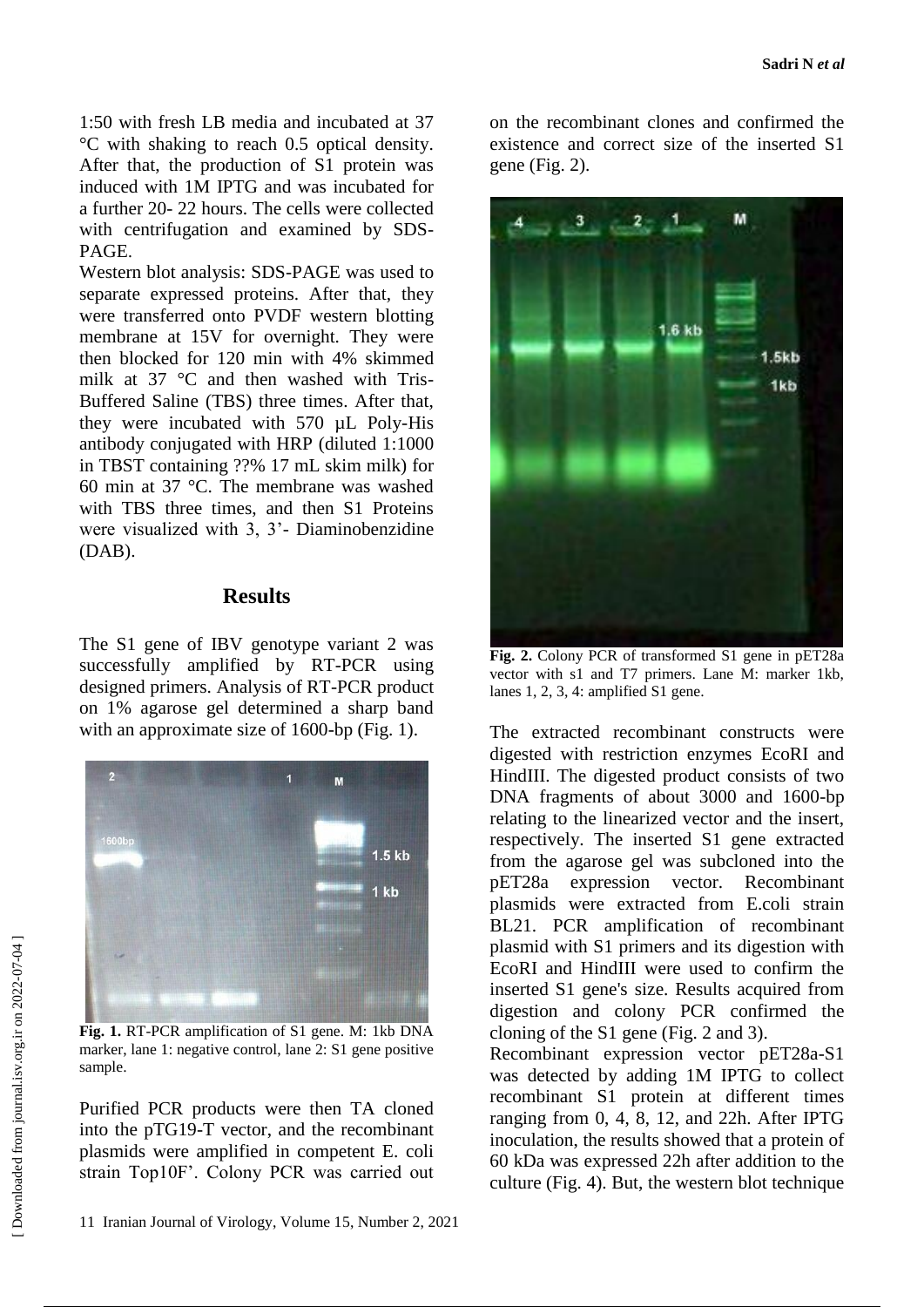did not confirm the expression of the S1 protein.



**Fig. 3.** Agarose gel electrophoresis of pET28a-S1. M (marker: 1 kb), Lane1: pET28a-S1 digested with EcoRI and HindIII, Lane 2: pET28a undigested.



**Fig. 4.** SDS-PAGE gel results. Ladder (pre-stained protein ladder), lanes1, 2: samples collected at 22 h, lane 3: sample collected at 0 h.

#### **Discussion**

In this paper, we used an important genotype of IBV, variant2, recently isolated from broiler flocks in Iran [8].

For the first time, we amplified and cloned the full-length S1 gene of IBV genotype variant-2 to express S1 glyco-protein as a candidate of

the subunit vaccine in the E. coli expression system. S1 glycoprotein in IBV induced serotype-specific and cross-reactive antibodies [11].

In the Middle East, variant-2 was first reported in Israel (unpublished data) and then isolated from other countries such as Libya, Egypt, Turkey, Iran, Iraq, Oman [8, 12-16]. Up to recent years, Varian-2 IBV has been limited to the Middle East countries, but lately, it was appeared in Europe [2]. Considering this issue, the specific and safe vaccine against genotype Variant-2 is necessary for prevention and control strategies.

In chickens primed with the attenuated H120 vaccine strain, the rS1 glycoprotein induced 83% protection of the kidney after two immunizations, and Haemagglutination-inhibition titers were also increased in chickens immunized with the rS1 glycoprotein after three immunizations, and significantly higher titers were detected after challenge [17].

protection of the recombinant baculovirus coexpressing S1 and N proteins was better than that of recombinant baculoviruses monoexpressing the S1 or N protein [18].

The complete sequence of the S1 gene (1617 bp) of infectious bronchitis virus serotype 793/B was successfully cloned in pTZ57 plasmid and transferred to E. coli- XL1 blue bacterium, and the construct was subcloned into pPICZB vectors transferred to P. past-oris Km71. P. pastoris expression system was used successfully for the produc-tion of recombinant heterologous proteins [19].

In 2018, Zeshan et al. clone and expression of truncated spike glycoprotein IBV in E. Coli using  $pET 32a (+)$  vector and suggest that it can be used as antigen to detect antibodies against IBV [20].

Ghani et al. [21] cloned and amplified the S1 gene of vaccine strain 4/91 of IBV and detected 33kD protein in nitrocellulose western blotting membrane for designation of ELISA detection kit. Additionally, Asadpour et al [22]. successfully obtained the recombinant S1 glycoprotein gene of IBV serotype 793/B in secretory Pichia pastoris for use in subunit vaccine.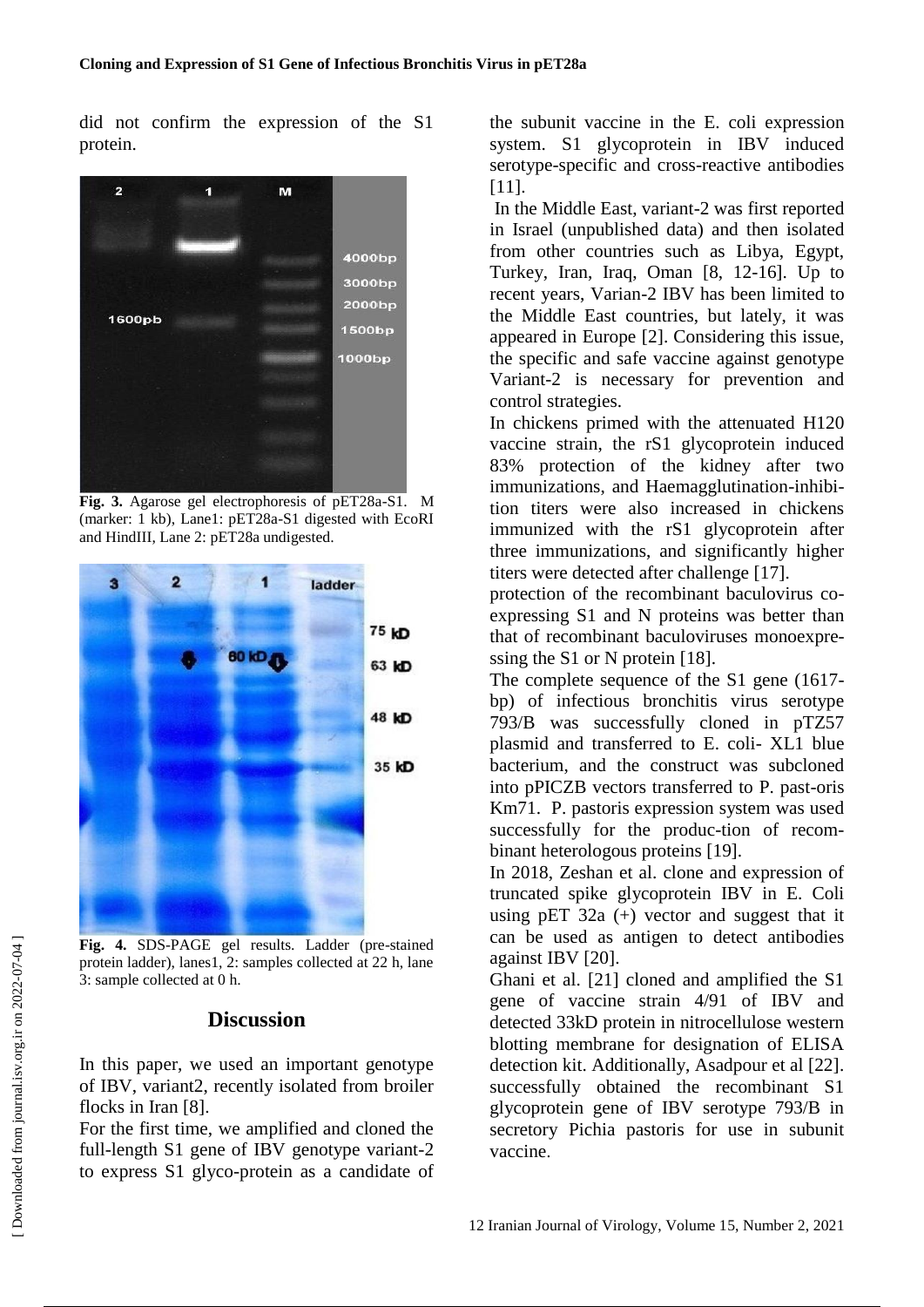The single dose of a recombinant fowl adenovirus expressing the S1 gene from IBV was adequate to protect chickens [23].

Vaccination with S1 glycoprotein of M41 strain expressed in the E. coli system induced 40% protection, while vaccination with recombinant N protein provided no protection [24].

Chicken immunized orally and intra-muscularly with transgenic potato expressing S protein, generated the detectable levels of serum neutralizing antibodies and were properly protected against challenge against a virulent IBV strain [25].

Co-administration of the DNA vaccine containing chicken GM-CSF in an expressing plasmid, together with the pVAX-S1 plasmid, significantly enhanced the level of specific antibody compared to administration of the pVAX-S1plasmid alone [26].

### **Conclusion**

Based on our results, the S1 glycoprotein was truncated after expression and did not express well. For obtaining the best results, the use of a column with a high capacity to elicit pure protein for carrying out in the western blotting technique is suggested. Additionally, we can use another type of pET expression vector and another expression system.

# **Acknowledgment**

We Acknowledge the University of Tehran for providing the project grant.

# **Conflict of interest**

The authors have no conflict of interest to declare.

#### **Funding**

This study was financially supported by University of Tehran.

#### **References**

1. Cavanagh D. Nidovirales: a new order comprising Coronaviridae and Arteriviridae. Arch Virol. 1997;142 (3):629-33.

2. Lisowska A, Sajewicz-Krukowska J, Fusaro A, Pikula A, Domanska-Blicharz K. First characterization of a Middle-East GI-23 lineage (Var2-like) of infectious bronchitis virus in Europe. Virus Res. 2017;242 (Supplement C):43-8.

3. Casais R, Dove B, Cavanagh D, Britton P. Recombinant avian infectious bronchitis virus expressing a heterologous spike gene demonstrates that the spike protein is a determinant of cell tropism. J Virol. 2003; 77(16):9084-9.

4. Schalk A, Hawn M. An apparently new respiratory disease of baby chicks. J Am Vet Med Assoc. 1931;78 (19):413-22.

5. Cowen B, Hitchner S. Serotyping of avian infectious bronchitis viruses by the virus-neutralization test. Avian Dis. 1975;19(3):583-95.

6 .Hofstad M. Cross-Immunity In Chickens Using 7 Isolates Of Avian Infectious-Bronchitis Virus. Avian Dis. 1981;25(3):650-4.

7. Aghakhan S, Abshar N, Fereidouni SRN, Marunesi C, Khodashenas M. Studies on avian viral infections in Iran. Arch Razi inst.1994; 1994(44/45):1-10.

8. Hosseini H, Fard MHB, Charkhkar S, Morshed R. Epidemiology of Avian Infectious Bronchitis Virus Genotypes in Iran (2010–2014). Avian Dis. 2015;59(3): 431-5.

9. Najafi H, Langeroudi AG, Hashemzadeh M, Karimi V, Madadgar O, Ghafouri SA, et al. Molecular characterization of infectious bronchitis viruses isolated from broiler chicken farms in Iran, 2014-2015. Arch Virol. 2016;161(1):53-62.

10. Hamadan AM, Ghalyanchilangeroudi A, Hashemzadeh M, Hosseini H, Karimi V, Yahyaraeyat R, et al. Genotyping of Avian infectious bronchitis viruses in Iran (2015–2017) reveals domination of IS-1494 like virus. Virus Res. 2017;240:101-6.

11. Ignjatovic J, Galli L. Structural proteins of avian infectious bronchitis virus: role in immunity and protecttion. Adv Exp Med Biol. 1994;342: 449-53.

12. Awad F, Baylis M, Ganapathy K. Detection of variant infectious bronchitis viruses in broiler flocks in Libya. Int J Vet Sci Med. 2014;2(1):78-82.

13. Selim K, Arafa AS, Hussein HA, El-Sanousi AA. Molecular characterization of infectious bronchitis viruses isolated from broiler and layer chicken farms in Egypt during 2012. Int J Vet Sci Med. 2013;1(2):102-8.

14. Kahya S, Coven F, Temelli S, Eyigor A, Carli KT. Presence of IS/1494/06 genotype-related infectious bronchitis virus in breeder and broiler flocks in Turkey. Ankara Univ Vet Fak. 2013;60(1):27-31.

15. Seger W, GhalyanchiLangeroudi A, Karimi V, Madadgar O, Marandi MV, Hashemzadeh M. Genotyping of infectious bronchitis viruses from broiler farms in Iraq during 2014-2015. Arch Virol. 2016;161(5): 1229-37.